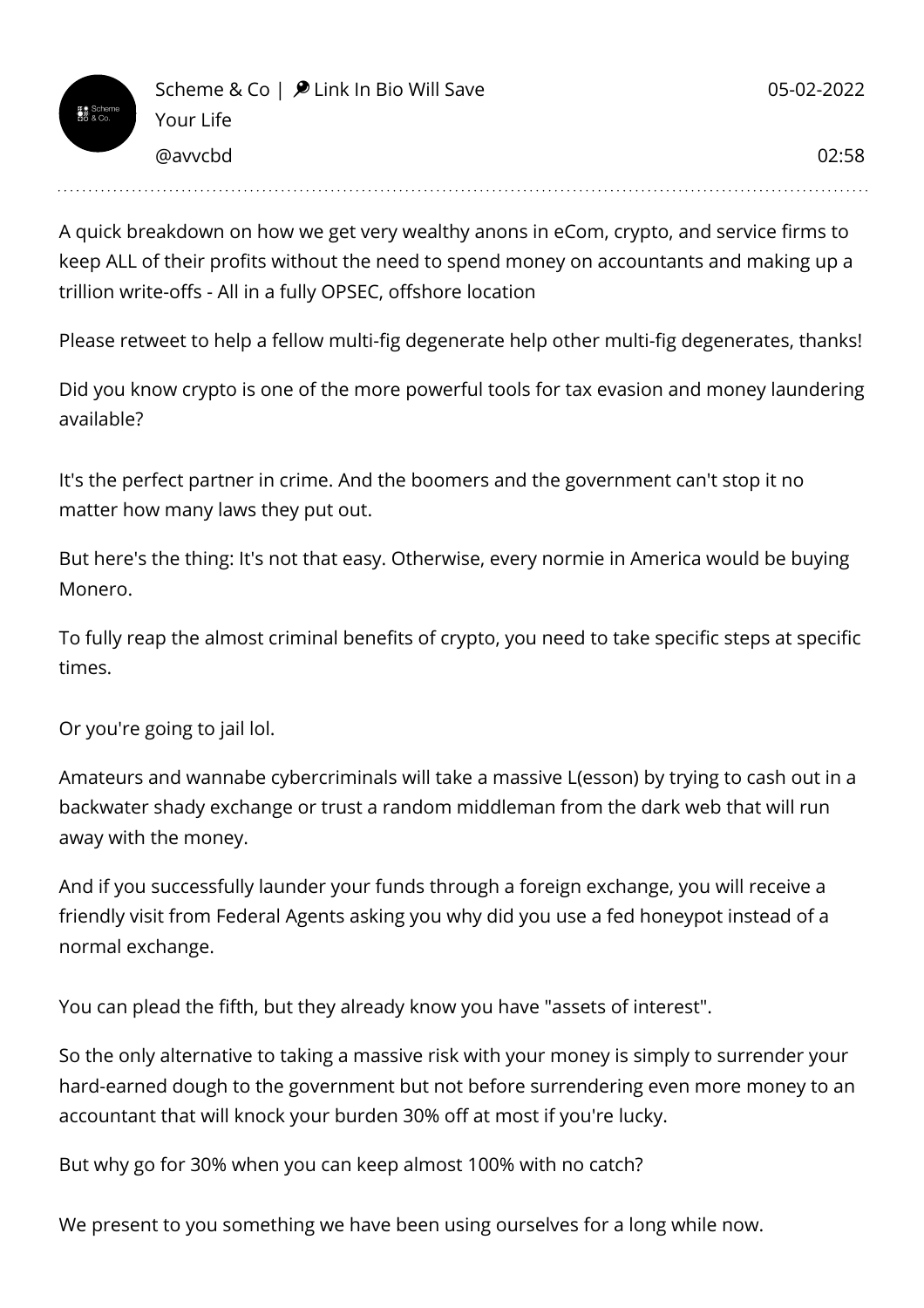And now it's available for every digital weight mover on this corner.

It's called the Bulletproof Money Shot Payment Processor.

What's so special about a payment processor? It's not special at all.

Except... the processor's ownership is owned by a shell entity somewhere far away from the West and her rich-people-hating laws.

The processor receives all the money, all of your profits right before getting plundered by the tax-man (He won't even realize it).

But here's the thing:

The processor receives all the money on paper.

In real life, you and your select few partners have exclusive and total access to the funds.

No fiat, no receipts, no traces. Just you and your money stashed away in clean, innocent, halal & kosher crypto.

How's this different from an LLC with a business bank account in a tax-free state?

Simple:

1. There are no verifiable, distinguishable traces of the money from the moment it departs from your customer's wallets to when it arrives at your wallet.

2. There is no way to find out where is your money coming from if you ever get audited by the government.

3. There is not a single way to link the funds, the shell entity, and whatever your operations are back to you or your partners.

Here's what this means for you and your schemin':

A. You will be immune to chargebacks even in the most normie platforms used for business.

B. You will never pay a single cent to the government, accountants, and lawyers.

C. You will enjoy the true benefits and freedom of crypto the way it's meant to be.

D. You will now be able to get away with many, many things with no repercussions for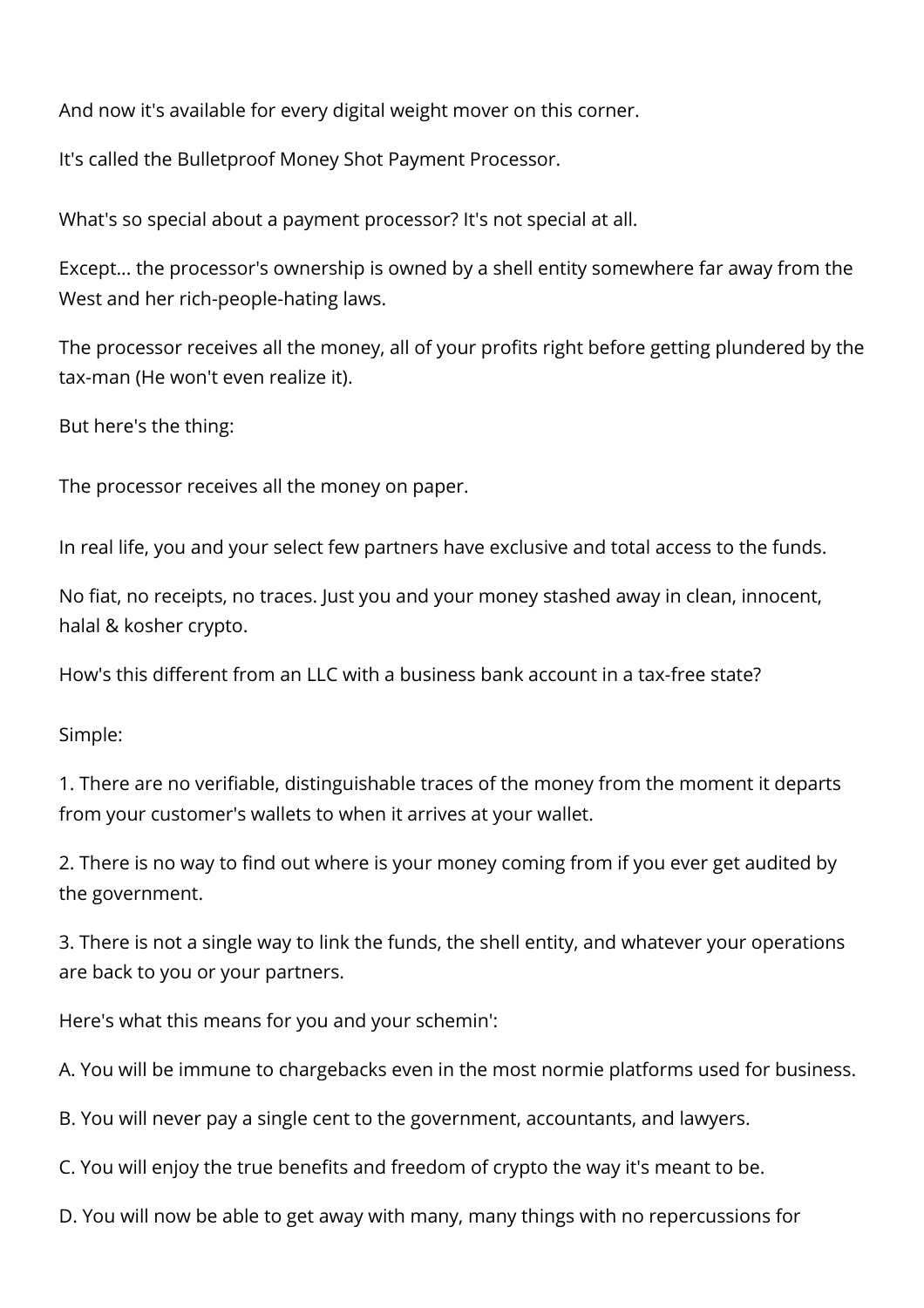pushing your luck as much as you can.

E. And nobody will ever know. Just you and your partners.

Your only responsibility will be keeping your OPSEC laundered crypto wallet safe.

The Bulletproof Money Shot Payment Processor will take care of literally everything.

And if the feds ever do a sweep, here's what will happen:

I. Nothing.

The system has all the right pieces perfectly placed to commit a flawless heist.

Phantom shell entity that routes the money to you under the table.

Designated legal fall guy that may or may not exist.

Processor that turns fiat into crypto with no possible way to revert it.

And judges and other assorted government wagies that will ignore any embassy's pressure tactics since there are no extradition treaties.

It's whitehat enough to not be blacklisted by major financial and legal institutions, but blackhat enough to let you defraud them (And rightfully so, your money belongs to you - Taxation is theft).

Real-life isn't a movie like the Wolf of Wall Street. Banks in Switzerland or any easily accessible "offshore" location will snitch on you at the mildest sign of pressure from the IRS, HMRC, and so and so.

It takes just one letter from them for your operations to get fucked.

With us, you will never have to worry about things going south.

And in the super rare occasion it does, nobody will ever know you even existed.

And your freshly-finessed money will remain in your AirWallex (Ask us about it).

Our offer to you summarized:

1. No tax.

2. No traces.